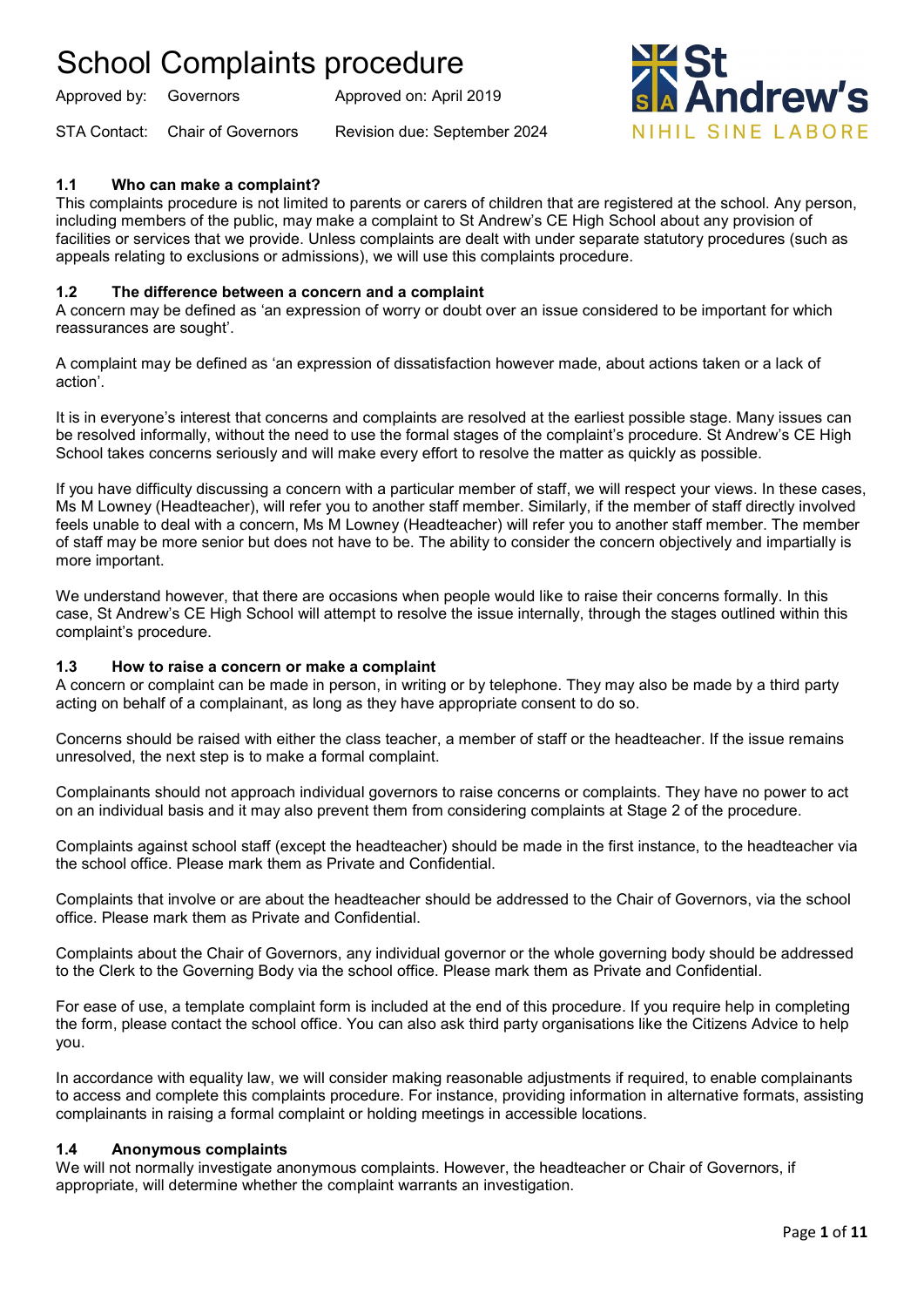Approved by: Governors Approved on: April 2019

STA Contact: Chair of Governors Revision due: September 2024



### **1.5 Timescales**

You must raise the complaint within three months of the incident or, where a series of associated incidents have occurred, within three months of the last of these incidents. We will consider complaints made outside of this time frame if exceptional circumstances apply.

### **1.6 Complaints received outside of term time**

We will consider complaints made outside of term time to have been received on the first school day after the holiday period.

### **1.7 Scope of this Complaints Procedure**

This procedure covers all complaints about any provision of community facilities or services by St Andrew's CE High School, other than complaints that are dealt with under other statutory procedures, including those listed below.

| <b>Exceptions</b>                                                                                                         | Who to contact                                                                                                                                                                                                                                                                                                                                                                                                                                                                                                                                                                                                                                                                                                 |
|---------------------------------------------------------------------------------------------------------------------------|----------------------------------------------------------------------------------------------------------------------------------------------------------------------------------------------------------------------------------------------------------------------------------------------------------------------------------------------------------------------------------------------------------------------------------------------------------------------------------------------------------------------------------------------------------------------------------------------------------------------------------------------------------------------------------------------------------------|
| Admissions to schools<br>Statutory assessments of Special<br><b>Educational Needs</b><br>School re-organisation proposals | Concerns about admissions, statutory assessments of Special<br>Educational Needs, or school re-organisation proposals should be raised<br>with the appropriate team within West Sussex County Council                                                                                                                                                                                                                                                                                                                                                                                                                                                                                                          |
| Matters likely to require a Child<br>Protection Investigation                                                             | Complaints about child protection matters are handled under our child<br>protection and safeguarding policy and in accordance with relevant<br>statutory guidance.<br>If you have serious concerns, you may wish to contact the local authority<br>designated officer (LADO) who has local responsibility for safeguarding or<br>the Multi-Agency Safeguarding Hub (MASH):<br>The LADO for West Sussex County Council is:<br>Donna Tomlinson<br>Tel: 0330 222 7381<br>Email: donna.tomlinson@westsussex.gov.uk<br>and<br>Miriam Williams<br>Tel: 0330 222 8663<br>Email: miriam.williams@westsussex.gov.uk<br><b>MASH</b><br>MASH@westsussex.gov.uk<br>Telephone: 01403 229 900<br>Out of Hours: 0330 222 6664 |
| Exclusion of children from school*                                                                                        | Further information about raising concerns about exclusion can be found<br>at: www.gov.uk/school-discipline-exclusions/exclusions.<br>*complaints about the application of the behaviour policy can be made<br>through the school's complaints procedure. A copy of this is available on<br>the school website under Information - Statutory information - Policies &<br><b>Procedures</b>                                                                                                                                                                                                                                                                                                                     |
| Whistleblowing/Confidential Reporting                                                                                     | We have an internal whistleblowing procedure for all our employees,<br>including temporary staff and contractors.<br>The Secretary of State for Education is the prescribed person for matters<br>relating to education for whistle blowers in education who do not want to<br>raise matters direct with their employer. Referrals can be made at:<br>www.education.gov.uk/contactus.<br>Volunteer staff who have concerns about our school should complain<br>through the school's complaints procedure. You may also be able to<br>complain direct to the LA or the Department for Education (see link<br>above), depending on the substance of your complaint.                                              |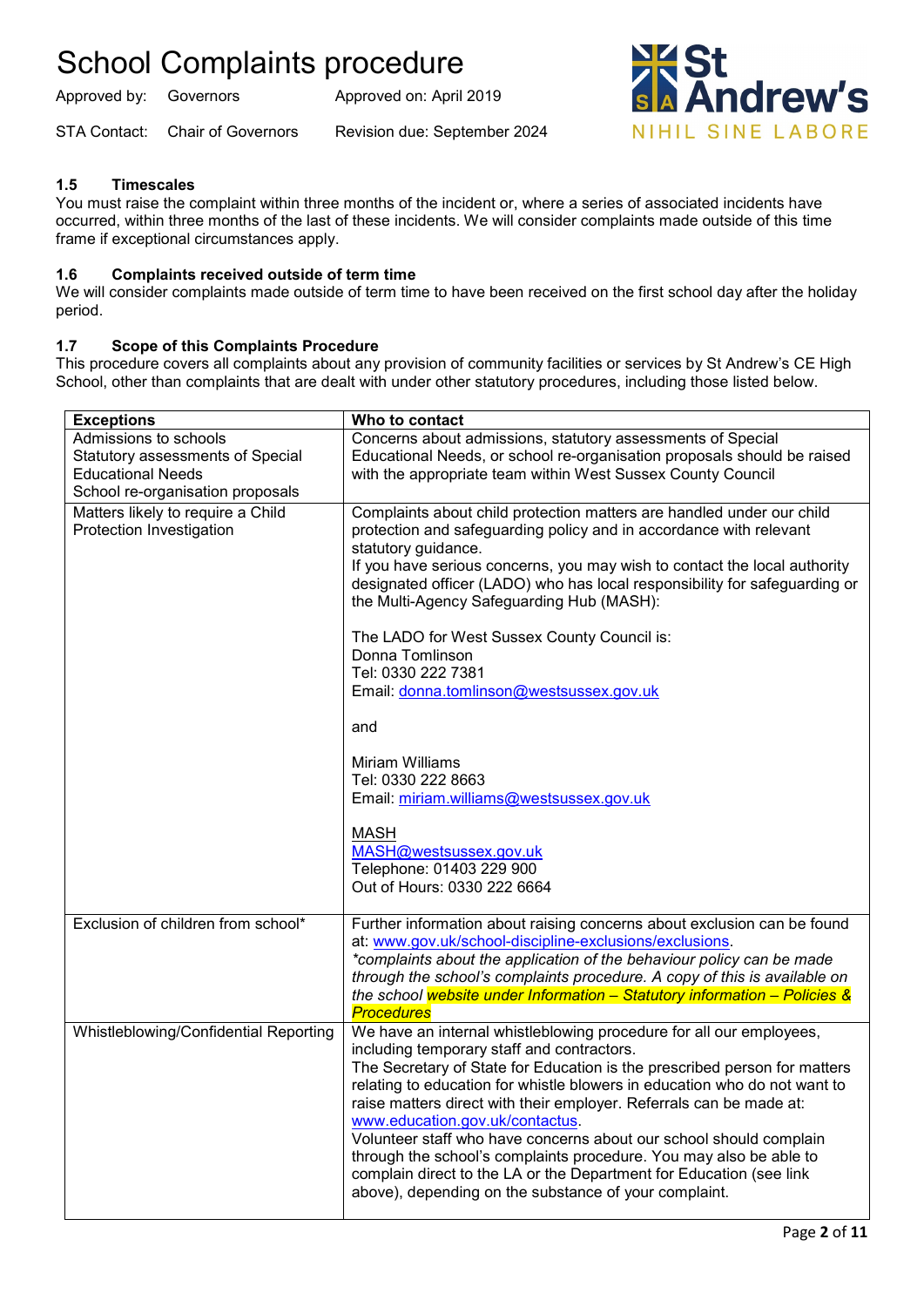| Approved by: Governors |                                 | Approved on: April 2019      |
|------------------------|---------------------------------|------------------------------|
|                        | STA Contact: Chair of Governors | Revision due: September 2024 |



| Staff grievances                                                                                      | Complaints from staff will be dealt with under the school's internal<br>grievance procedures.                                                                                                                                                                                                                                  |
|-------------------------------------------------------------------------------------------------------|--------------------------------------------------------------------------------------------------------------------------------------------------------------------------------------------------------------------------------------------------------------------------------------------------------------------------------|
| Staff conduct                                                                                         | Complaints about staff will be dealt with under the school's internal<br>disciplinary procedures, if appropriate.<br>Complainants will not be informed of any disciplinary action taken against<br>a staff member as a result of a complaint. However, the complainant will<br>be notified that the matter is being addressed. |
| Complaints about services provided<br>by other providers who may use<br>school premises or facilities | Providers should have their own complaints procedure to deal with<br>complaints about service. Please contact them direct.                                                                                                                                                                                                     |
| National Curriculum - content                                                                         | Please contact the Department for Education at:<br>www.education.gov.uk/contactus                                                                                                                                                                                                                                              |

If other bodies are investigating aspects of the complaint, for example the police, local authority (LA) safeguarding teams or Tribunals, this may impact on our ability to adhere to the timescales within this procedure or result in the procedure being suspended until those public bodies have completed their investigations.

If a complainant commences legal action against St Andrew's CE High School in relation to their complaint, we will consider whether to suspend the complaints procedure in relation to their complaint until those legal proceedings have concluded.

### **1.8 Resolving complaints**

At each stage in the procedure, St Andrew's CE High School wants to resolve the complaint. If appropriate, we will acknowledge that the complaint is upheld in whole or in part. In addition, we may offer one or more of the following:

- an explanation
- an admission that the situation could have been handled differently or better
- an assurance that we will try to ensure the event complained of will not recur
- an explanation of the steps that have been or will be taken to help ensure that it will not happen again and an indication of the timescales within which any changes will be made
- an undertaking to review school policies in light of the complaint
- an apology

### **1.9 Withdrawal of a Complaint**

If a complainant wants to withdraw their complaint, we will ask them to confirm this in writing.

## **2 Resolving Complaints - Stage 1**

**2.1** Formal complaints must be made to the headteacher (unless they are about the headteacher), via the school office. This may be done in person, in writing (preferably on the Complaint Form), or by telephone.

**2.2** The headteacher will record the date the complaint is received and will acknowledge receipt of the complaint in writing (either by letter or email) within 5 school days.

**2.3** Within this response, the headteacher will seek to clarify the nature of the complaint, ask what remains unresolved and what outcome the complainant would like to see. The headteacher can consider whether a face to face meeting is the most appropriate way of doing this.

*Note: The headteacher may delegate the investigation to another member of the school's senior leadership team but not the decision to be taken.*

**2.4** During the investigation, the headteacher (or investigator) will:

if necessary, interview those involved in the matter and/or those complained of, allowing them to be accompanied if they wish

keep a written record of any meetings/interviews in relation to their investigation.

**2.5** At the conclusion of their investigation, the headteacher will provide a formal written response within 15 school days of the date of receipt of the complaint.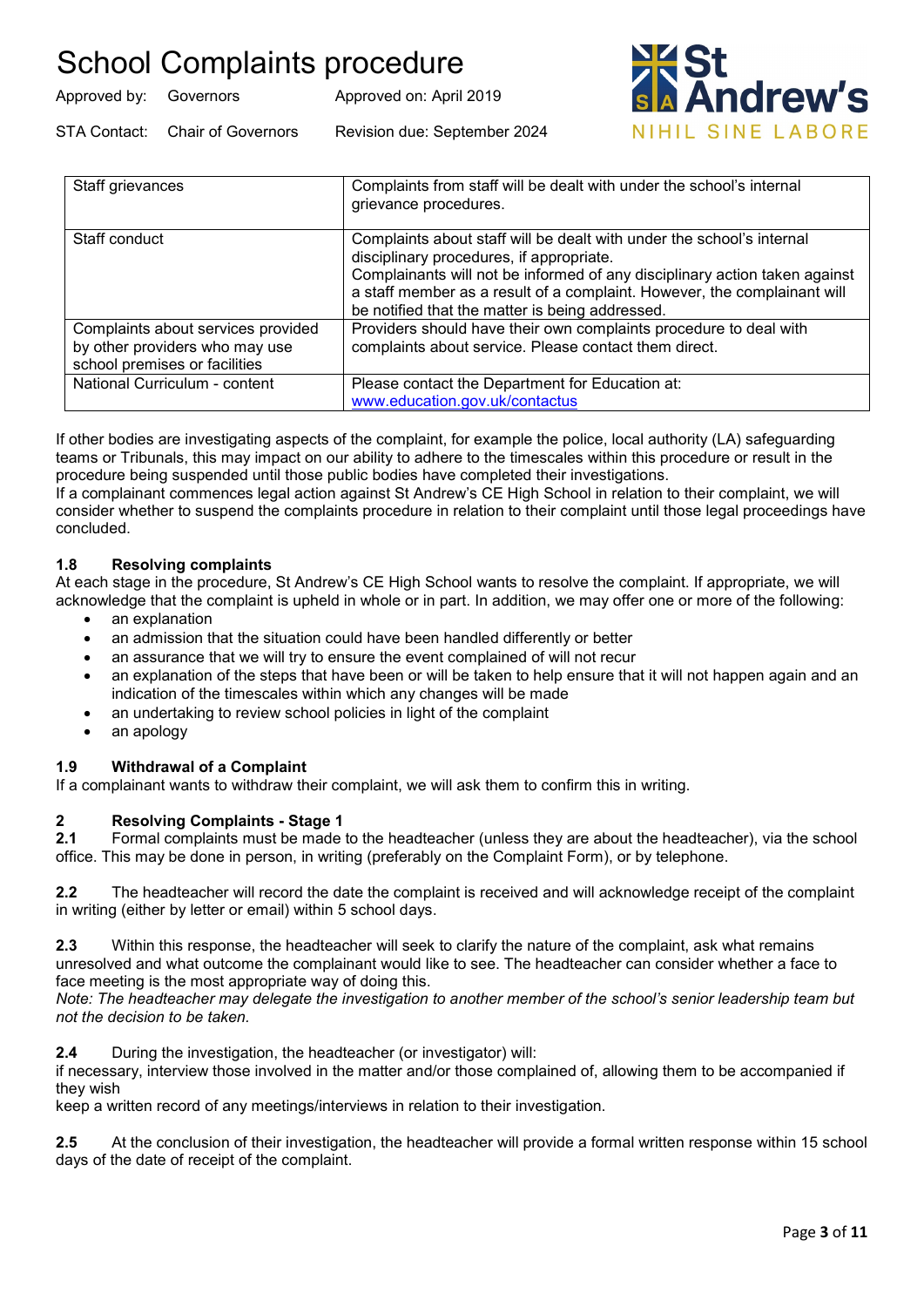Approved by: Governors Approved on: April 2019

STA Contact: Chair of Governors Revision due: September 2024



**2.6** If the headteacher is unable to meet this deadline, they will provide the complainant with an update and revised response date.

**2.7** The response will detail any actions taken to investigate the complaint and provide a full explanation of the decision made and the reason(s) for it. Where appropriate, it will include details of actions St Andrew's CE High School will take to resolve the complaint.

**2.8** The headteacher will advise the complainant of how to escalate their complaint should they remain dissatisfied with the outcome of Stage 1.

**2.9** If the complaint is about the headteacher, or a member of the governing body (including the Chair or Vice-Chair), a suitably skilled governor will be appointed to complete all the actions at Stage 1.

**2.10** Complaints about the chair, vice chair or member of the governing body must be made to the Clerk, via the school office.

**2.11** If the complaint is:

- jointly about the Chair and Vice Chair or
- the entire governing body or
- the majority of the governing body

Stage 1 will be considered by an independent investigator appointed by the governing body or Chichester Diocese. At the conclusion of their investigation, the independent investigator will provide a formal written response.

## **3 Stage 2**

**3.1** If the complainant is dissatisfied with the outcome at Stage 1 and wishes to take the matter further, they can escalate the complaint to Stage 2 – a meeting with members of the governing body's complaints committee, which will be formed of the first three, impartial, governors available. This is the final stage of the complaint's procedure.

**3.2** A request to escalate to Stage 2 must be made to the Clerk, via the school office, within 20 school days of receipt of the Stage 1 response.

**3.3** The Clerk will record the date the complaint is received and acknowledge receipt of the complaint in writing (either by letter or email) within 5 school days.

**3.4** Requests received outside of this timeframe will only be considered if exceptional circumstances apply.

**3.5** The Clerk will write to the complainant to inform them of the date of the meeting. They will aim to convene a meeting within 15 school days of receipt of the Stage 2 request. If this is not possible, the Clerk will provide an anticipated date and keep the complainant informed.

**3.6** If the complainant rejects the offer of three proposed dates, without good reason, the Clerk will decide when to hold the meeting. It will then proceed in the complainant's absence on the basis of written submissions from both parties.

**3.7** The complaints committee will consist of at least three governors with no prior involvement or knowledge of the complaint. Prior to the meeting, they will decide amongst themselves who will act as the Chair of the Complaints Committee. If there are fewer than three governors from St Andrew's CE High School available, the Clerk will source any additional, independent governors through another local school or through their LA's Governor Services team, in order to make up the committee. Alternatively, an entirely independent committee may be convened to hear the complaint at Stage 2.

**3.8** The committee will decide whether to deal with the complaint by inviting parties to a meeting or through written representations, but in making their decision they will be sensitive to the complainant's needs.

**3.9** If the complainant is invited to attend the meeting, they may bring someone along to provide support. This can be a relative or friend. Generally, we do not encourage either party to bring legal representatives to the committee meeting. However, there may be occasions when legal representation is appropriate.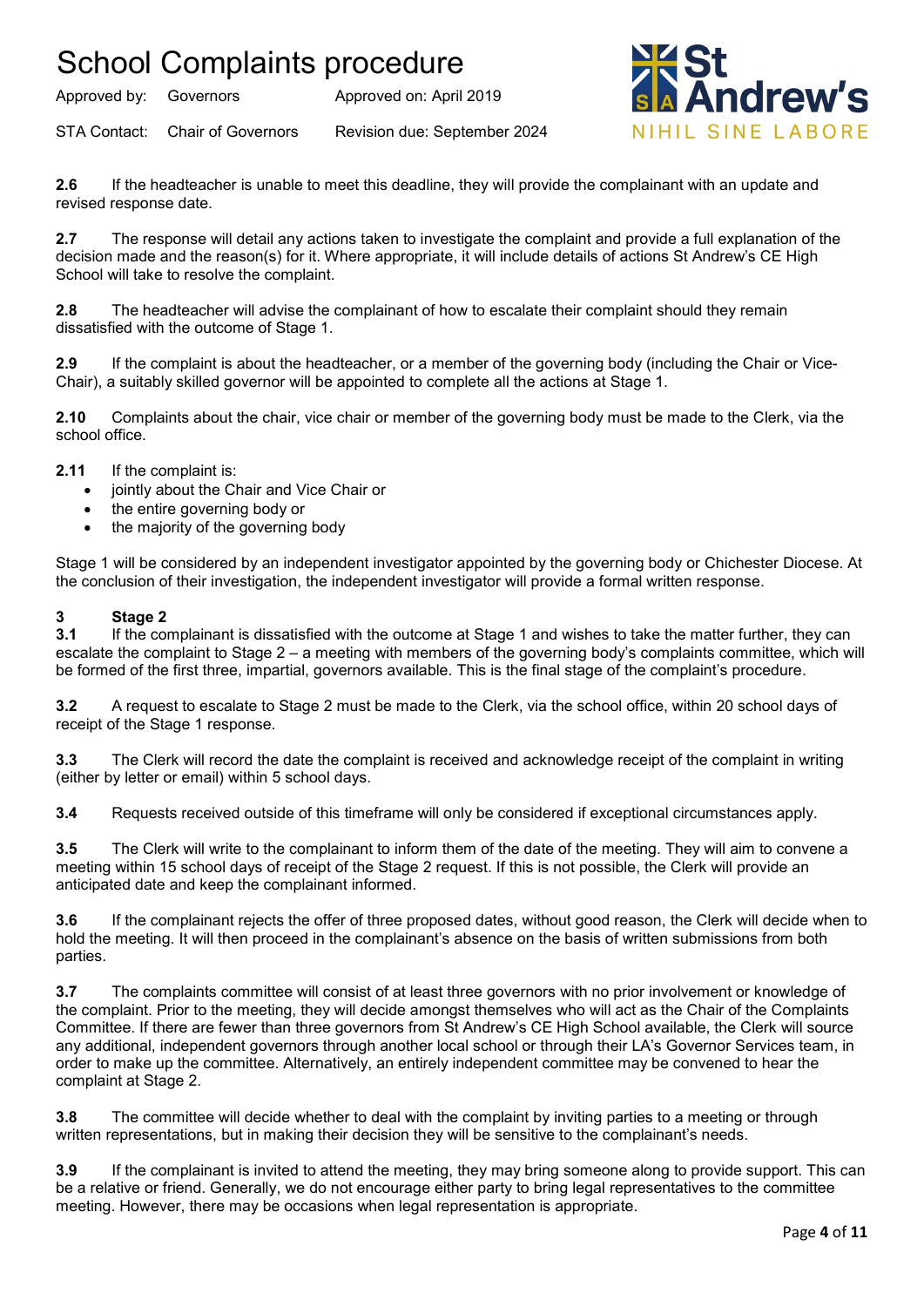Approved by: Governors Approved on: April 2019

STA Contact: Chair of Governors Revision due: September 2024



**3.10** For instance, if a school employee is called as a witness in a complaint meeting, they may wish to be supported by union and/or legal representation.

*Note: Complaints about staff conduct will not generally be handled under this complaint's procedure. Complainants will be advised that any staff conduct complaints will be considered under staff disciplinary procedures, if appropriate, but outcomes will not be shared with them.* 

**3.11** Representatives from the media are not permitted to attend.

- **3.12** At least 5 school days before the meeting, the Clerk will:
	- confirm and notify the complainant of the date, time and venue of the meeting, ensuring that, if the complainant is invited, the dates are convenient to all parties and that the venue and proceedings are accessible
	- request copies of any further written material to be submitted to the committee at least 2 school days before the meeting.

**3.13** Any written material will be circulated to all parties at least 5 school days before the date of the meeting. The committee will not normally accept, as evidence, recordings of conversations that were obtained covertly and without the informed consent of all parties being recorded.

**3.14** The committee will also not review any new complaints at this stage or consider evidence unrelated to the initial complaint to be included. New complaints must be dealt with from Stage 1 of the procedure.

**3.15** The meeting will be held in private. Electronic recordings of meetings or conversations are not normally permitted unless a complainant's own disability or special needs require it. Prior knowledge and consent of all parties attending must be sought before meetings or conversations take place. Consent will be recorded in any minutes taken.

- **3.16** The committee will consider the complaint and all the evidence presented. The committee can:
	- uphold the complaint in whole or in part
	- dismiss the complaint in whole or in part

**3.17** If the complaint is upheld in whole or in part, the committee will:

- decide on the appropriate action to be taken to resolve the complaint
- where appropriate, recommend changes to the school's systems or procedures to prevent similar issues in the future.

**3.18** The Chair of the Committee will provide the complainant and St Andrew's CE High School with a full explanation of their decision and the reason(s) for it, in writing, within 10 school days.

**3.19** The letter to the complainant will include details of how to contact the Department for Education if they are dissatisfied with the way their complaint has been handled by St Andrew's CE High School.

#### **3.20** If the complaint is:

- jointly about the Chair and Vice Chair or
- the entire governing body or
- the majority of the governing body

Stage 2 will be heard by a committee of independent governors.

**3.21** The response will detail any actions taken to investigate the complaint and provide a full explanation of the decision made and the reason(s) for it. Where appropriate, it will include details of actions St Andrew's CE High School will take to resolve the complaint.

**3.22** The response will also advise the complainant of how to escalate their complaint should they remain dissatisfied.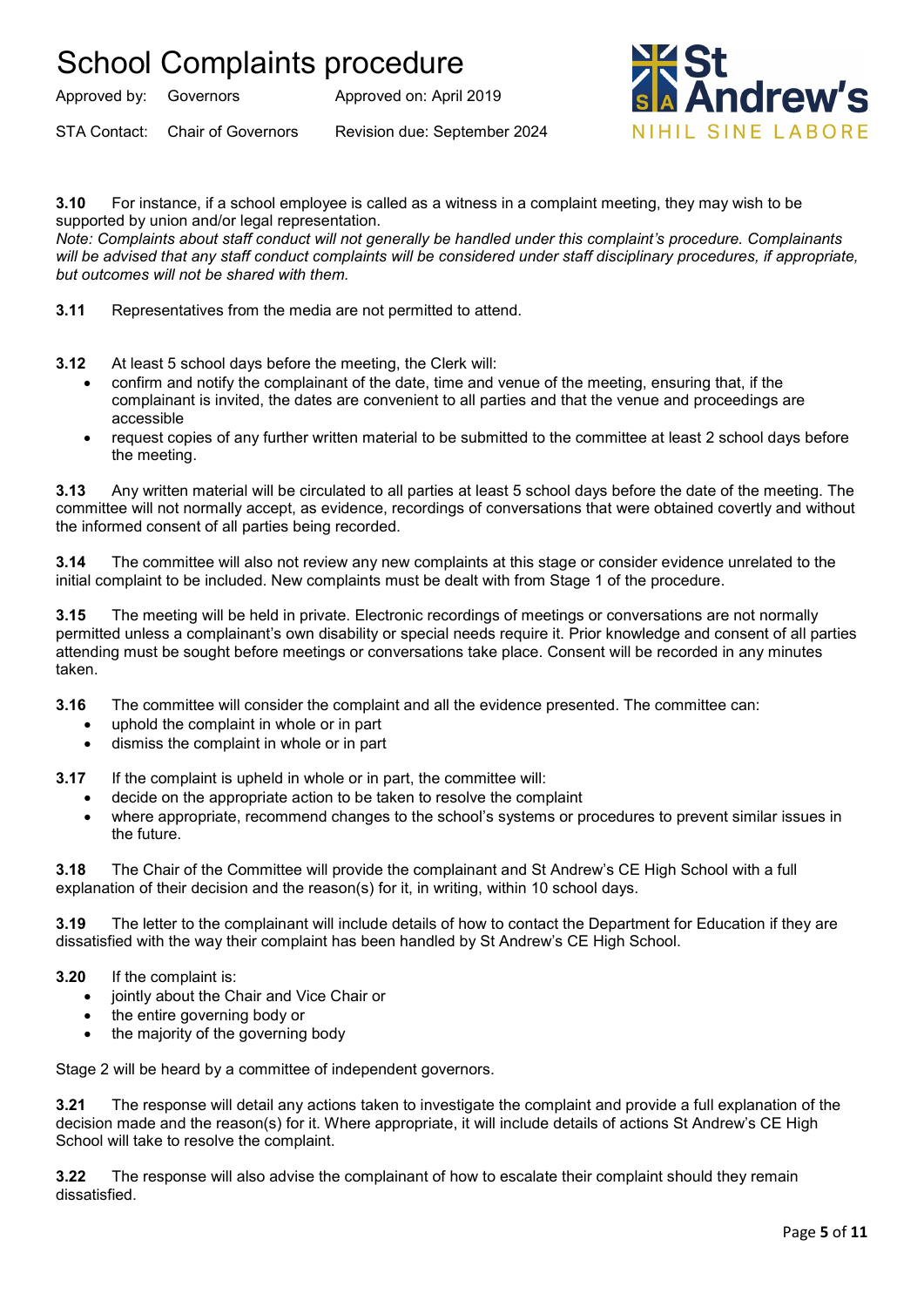Approved by: Governors Approved on: April 2019

STA Contact: Chair of Governors Revision due: September 2024



### **4 Next Steps**

**4.1** If the complainant believes the school did not handle their complaint in accordance with the published complaints procedure or they acted unlawfully or unreasonably in the exercise of their duties under education law, they can contact the Department for Education after they have completed Stage 2.

**4.2** The Department for Education will not normally reinvestigate the substance of complaints or overturn any decisions made by St Andrew's CE High School. They will consider whether St Andrew's CE High School has adhered to education legislation and any statutory policies connected with the complaint.

**4.3** The complainant can refer their complaint to the Department for Education online at: [www.education.gov.uk/contactus,](http://www.education.gov.uk/contactus) by telephone on: 0370 000 2288 or by writing to: Department for Education Piccadilly Gate Store Street Manchester M1 2WD.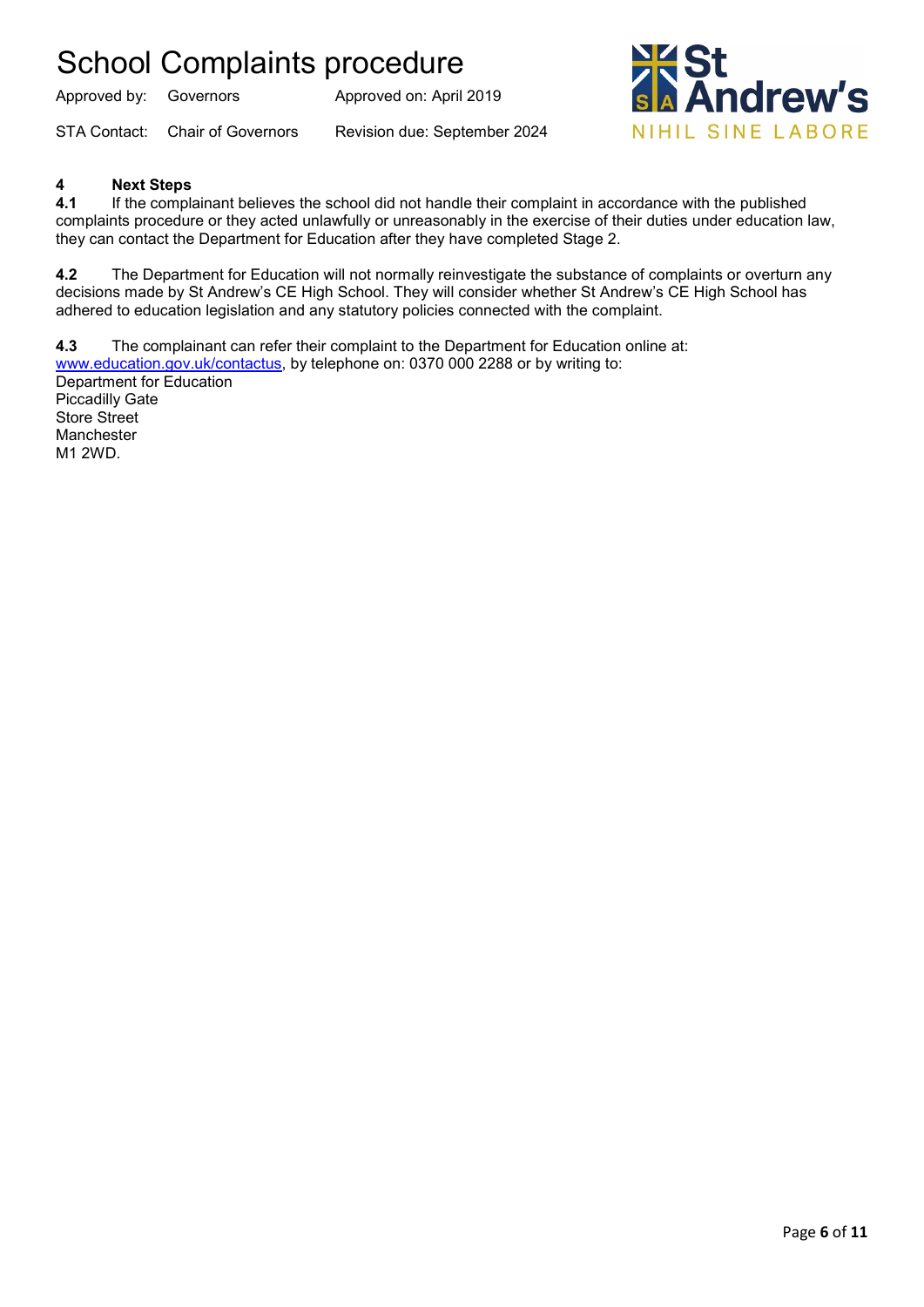Approved by: Governors Approved on: April 2019





### **5 Complaint Form**

### **St Andrew's CE High School Formal Complaint Form**

Please complete and return to the school office marked Private & Confidential to the headteacher, chair of governors or clerk of governors who will acknowledge receipt and explain what action will be taken.

**Your name:**

**Pupil's name (if relevant):**

**Your relationship to the pupil (if relevant):**

**Address: Postcode: Day time telephone number: Evening telephone number: Please give details of your complaint, including whether you have spoken to anybody at the school about it.**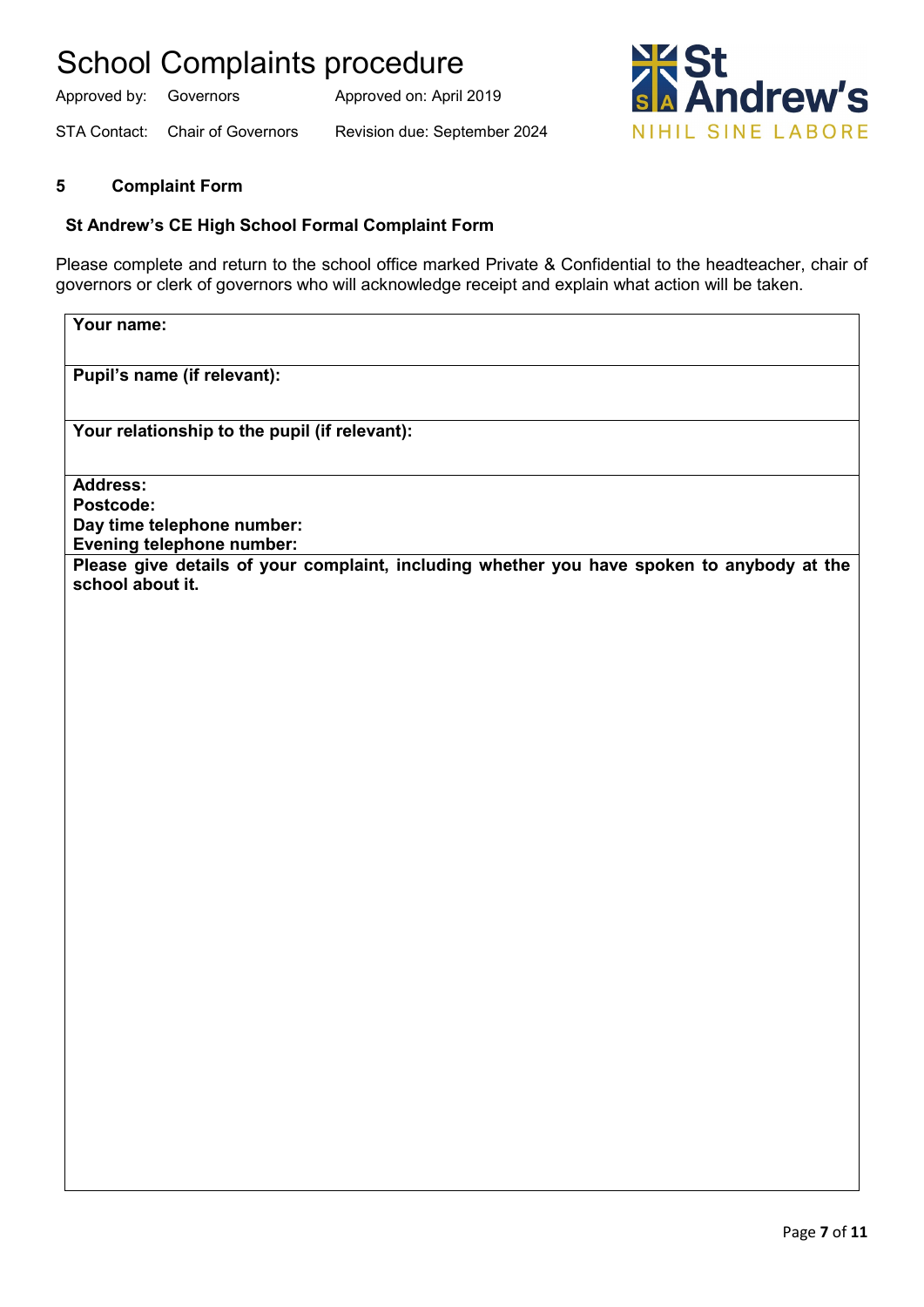Approved by: Governors Approved on: April 2019

STA Contact: Chair of Governors Revision due: September 2024



| What actions do you feel might resolve the problem at this stage? |
|-------------------------------------------------------------------|
|                                                                   |
|                                                                   |
|                                                                   |
|                                                                   |
|                                                                   |
|                                                                   |
|                                                                   |
|                                                                   |
|                                                                   |
| Are you attaching any paperwork? If so, please give details.      |
|                                                                   |
|                                                                   |
|                                                                   |
|                                                                   |
|                                                                   |
|                                                                   |
|                                                                   |
|                                                                   |
|                                                                   |
| Signature:                                                        |
| Date:                                                             |
|                                                                   |
| <b>Official use</b>                                               |
| Date acknowledgement sent:                                        |
| By who:                                                           |
|                                                                   |
| <b>Complaint referred to:</b>                                     |
|                                                                   |
| Date:                                                             |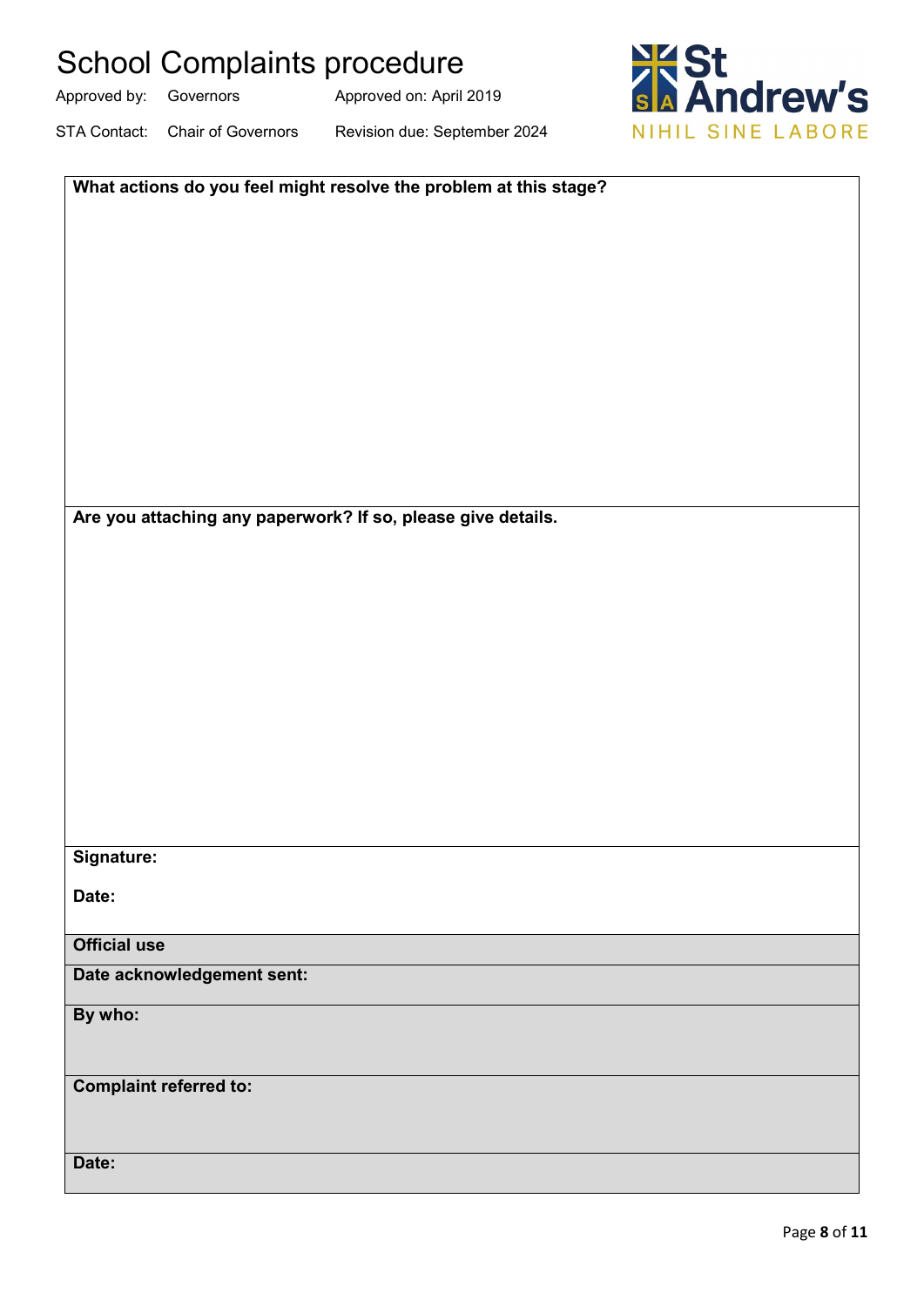Approved by: Governors Approved on: April 2019

STA Contact: Chair of Governors Revision due: September 2024



### **6 Roles and Responsibilities**

### **6.1** Complainant

The complainant will receive a more effective response to the complaint if they:

- explain the complaint in full as early as possible
- co-operate with the school in seeking a solution to the complaint
- respond promptly to requests for information or meetings or in agreeing the details of the complaint
- ask for assistance as needed
- treat all those involved in the complaint with respect
- refrain from publicising the details of their complaint on social media and respect confidentiality

### **6.2** Investigator

The investigator's role is to establish the facts relevant to the complaint by providing a comprehensive, open, transparent and fair consideration of the complaint through:

- sensitive and thorough interviewing of the complainant to establish what has happened and who has been involved
- interviewing staff and children/young people and other people relevant to the complaint
- consideration of records and other relevant information
- analysing information
- liaising with the complainant and the complaints co-ordinator as appropriate to clarify what the complainant feels would put things right

The investigator should:

- conduct interviews with an open mind and be prepared to persist in the questioning
- keep notes of interviews or arrange for an independent note taker to record minutes of the meeting
- ensure that any papers produced during the investigation are kept securely pending any appeal
- be mindful of the timescales to respond
- prepare a comprehensive report for the headteacher or complaints committee that sets out the facts, identifies solutions and recommends courses of action to resolve problems

The headteacher or complaints committee will then determine whether to uphold or dismiss the complaint and communicate that decision to the complainant, providing the appropriate escalation details.

### **6.3 Complaints Co-ordinator (this could be the headteacher / designated complaints governor or other staff member providing administrative support)**

The complaints co-ordinator should:

- ensure that the complainant is fully updated at each stage of the procedure
- liaise with staff members, headteacher, Chair of Governors, Clerk and LAs (if appropriate) to ensure the smooth running of the complaint's procedure
- be aware of issues regarding:
	- o sharing third party information
	- $\circ$  additional support. This may be needed by complainants when making a complaint including interpretation support or where the complainant is a child or young person
	- o keep records

### **6.4** Clerk to the Governing Body

The Clerk is the contact point for the complainant and the committee and should:

• ensure that all people involved in the complaint procedure are aware of their legal rights and duties, including any under legislation relating to school complaints, education law, the Equality Act 2010,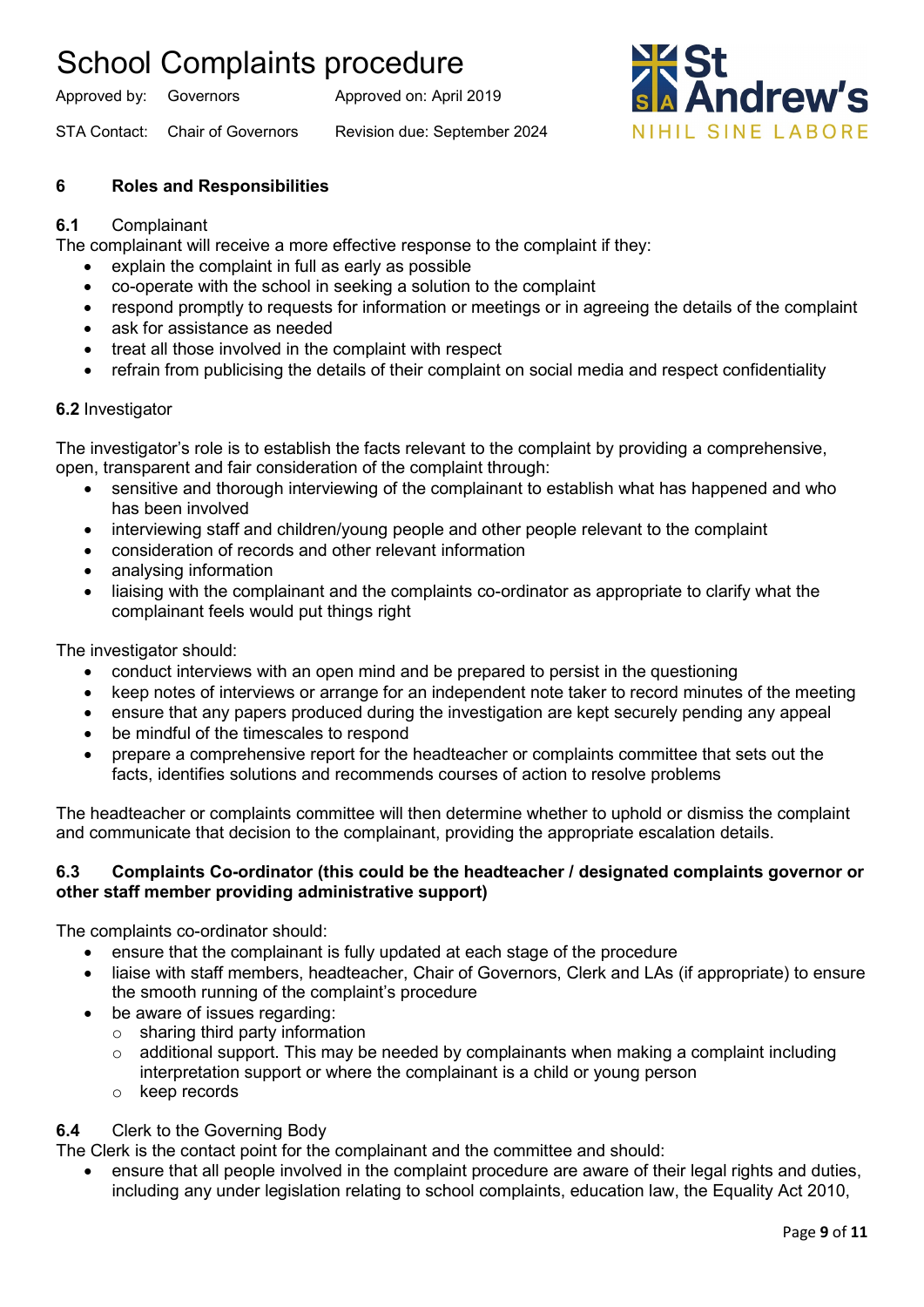Approved by: Governors Approved on: April 2019



STA Contact: Chair of Governors Revision due: September 2024

the Freedom of Information Act 2000, the Data Protection Act (DPA) 2018 and the General Data Protection Regulations (GDPR)

- set the date, time and venue of the meeting, ensuring that the dates are convenient to all parties (if they are invited to attend) and that the venue and proceedings are accessible
- collate any written material relevant to the complaint (for example; stage 1 paperwork, school and complainant submissions) and send it to the parties in advance of the meeting within an agreed timescale
- record the proceedings
- circulate the minutes of the meeting
- notify all parties of the committee's decision

### **6.5** Committee Chair

The committee's chair, who is nominated in advance of the complaint meeting, should ensure that:

- both parties are asked (via the Clerk) to provide any additional information relating to the complaint by a specified date in advance of the meeting
- the meeting is conducted in an informal manner, is not adversarial, and that, if all parties are invited to attend, everyone is treated with respect and courtesy
- complainants who may not be used to speaking at such a meeting are put at ease. This is particularly important if the complainant is a child/young person
- the remit of the committee is explained to the complainant
- written material is seen by everyone in attendance, provided it does not breach confidentiality or any individual's rights to privacy under the DPA 2018 or GDPR
- If a new issue arises it would be useful to give everyone the opportunity to consider and comment upon it; this may require a short adjournment of the meeting
- both the complainant and the school are given the opportunity to make their case and seek clarity, either through written submissions ahead of the meeting or verbally in the meeting itself
- the issues are addressed
- key findings of fact are made
- the committee is open-minded and acts independently
- no member of the committee has an external interest in the outcome of the proceedings or any involvement in an earlier stage of the procedure
- the meeting is minuted
- they liaise with the Clerk (and complaints co-ordinator, if the school has one)

### **6.6** Committee Member

Committee members should be aware that:

- the meeting must be independent and impartial, and should be seen to be so no governor may sit on the committee if they have had a prior involvement in the complaint or in the circumstances surrounding it
- the aim of the meeting should be to resolve the complaint and achieve reconciliation between the school and the complainant
- we recognise that the complainant might not be satisfied with the outcome if the meeting does not find in their favour. It may only be possible to establish the facts and make recommendations
- many complainants will feel nervous and inhibited in a formal setting
- parents/carers often feel emotional when discussing an issue that affects their child
- extra care needs to be taken when the complainant is a child/young person and present during all or part of the meeting
- careful consideration of the atmosphere and proceedings should ensure that the child/young person does not feel intimidated
- the committee should respect the views of the child/young person and give them equal consideration to those of adults